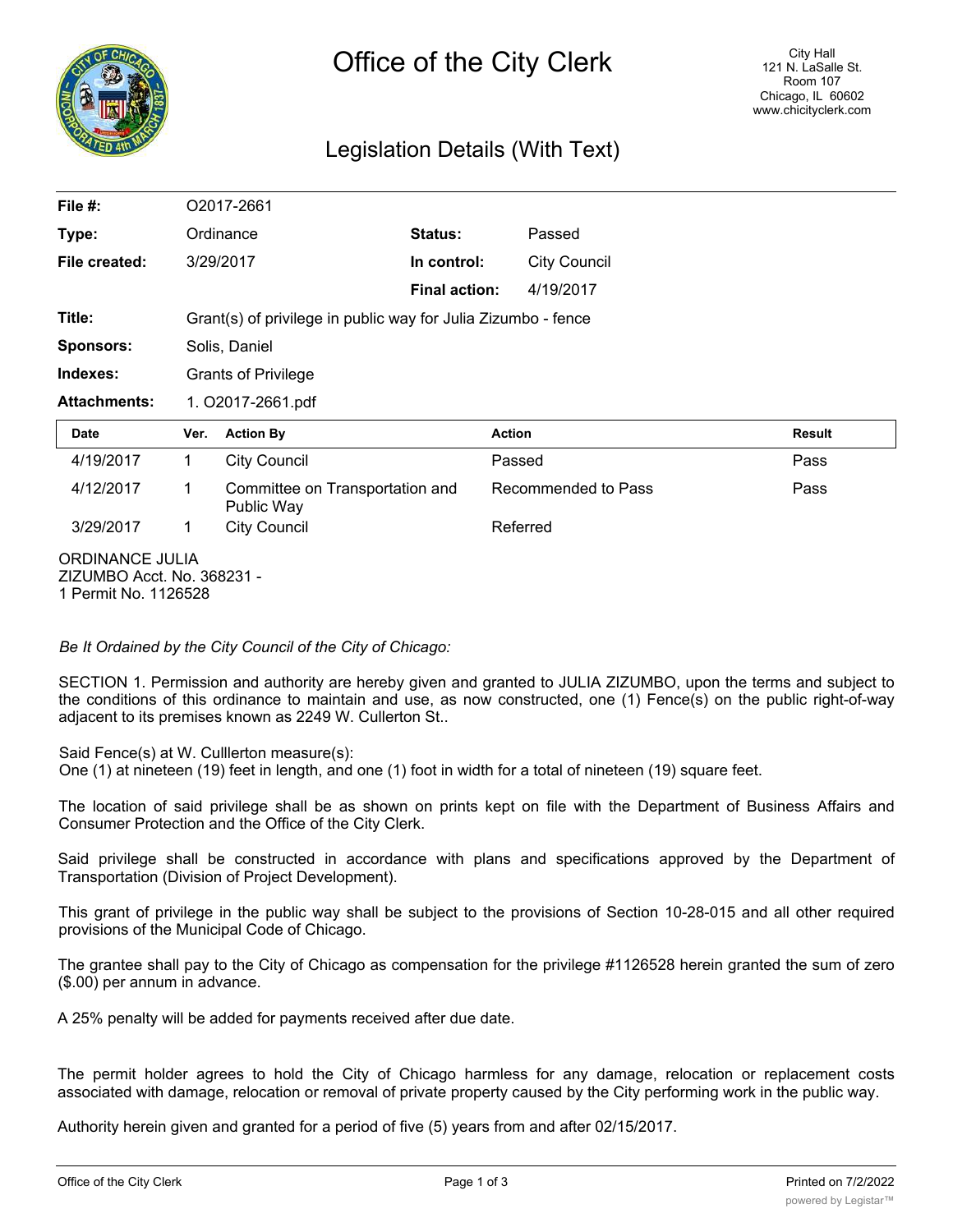Alderman

Daniel S. Solis 25th Ward

Page 1

(Page 2 of 4) (Page 2 of

4)

\ front platform and steps or front 'building FRONT PLATFROM AND STEPS AT FRONT BUILDING LOWER LEVEL

FRONT ELEVATION OF FRONT BUILDING

#### 2249 W CULLERTON AVENUE CHICAGO ILLINOIS

Department of Business Affairs and Consumer Protection Small Business Center - Public Way Use Unit City Hall - 121 N LaSalle Street. Room 800 • Chicago, IL 60602 312-74-GOB1Z/312-744-624') • (312) 744-1944 (TTY) Imp cit%(i|chicagoj)rg/bacp